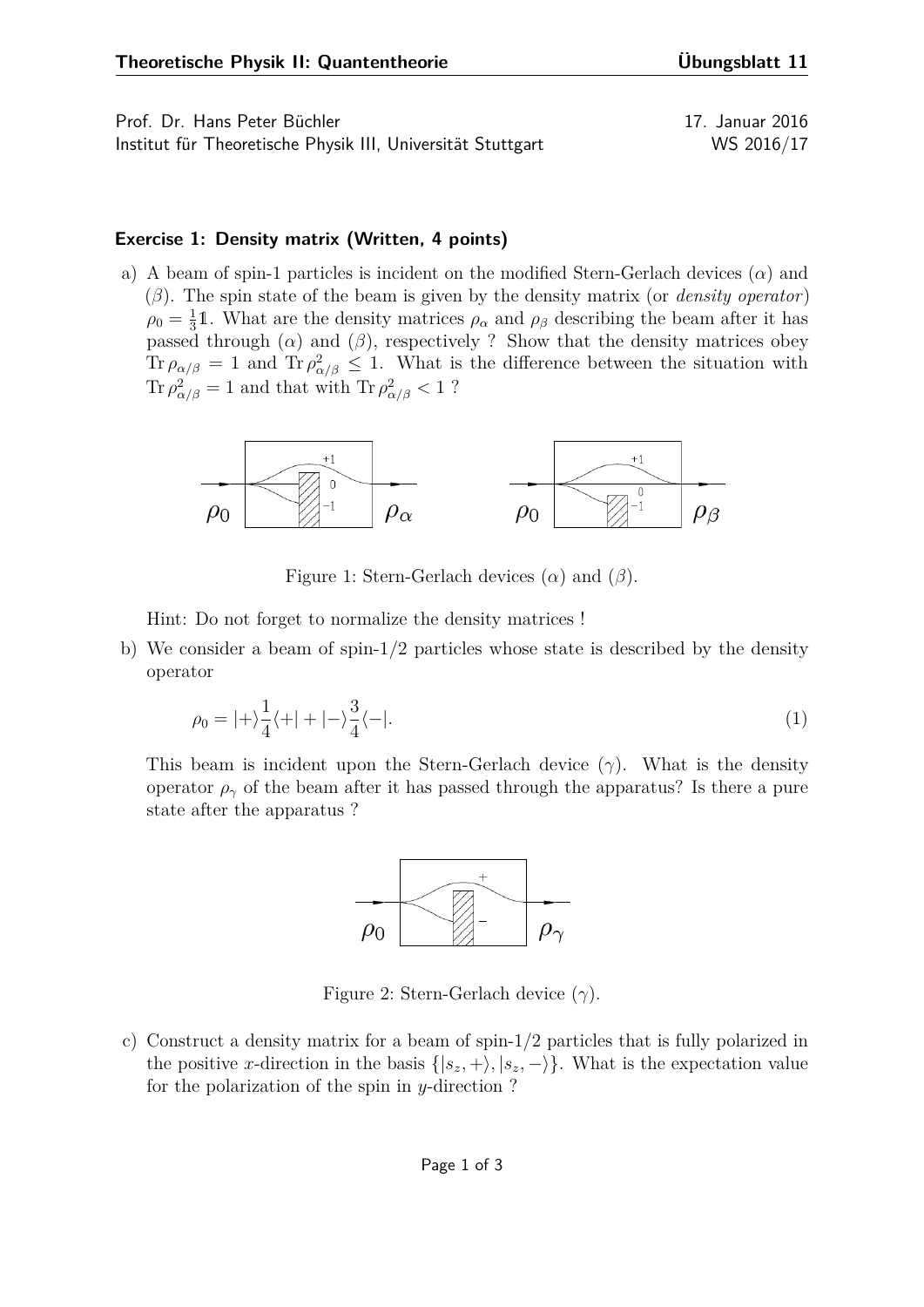d) Construct a density matrix for a beam of spin-1/2 particles which consists of a fraction of 3/4 polarized in the positive *z*-direction and fraction of 1/4 polarized in the positive *x*-direction in the basis  $\{|s_z, +\rangle, |s_z, -\rangle\}$ . Compute the expectation values for  $s_x$ ,  $s_y$  and  $s_z$ .

## **Exercise 2: Two-level system (Oral)**

Consider the Hamiltonian

$$
H = \hbar\omega \left(\begin{array}{cc} 0 & 1\\ 1 & 0 \end{array}\right) \tag{2}
$$

written in the basis  $\{|a_1\rangle, |a_2\rangle\}$  where the states are labelled by the (non-degenerate) eigenvalues of an operator *A*.

Assume that at time  $t = 0$  there is a statistical mixture described by the density matrix

$$
\rho_0 = \frac{1}{4} \left( \begin{array}{cc} 1 & 0 \\ 0 & 3 \end{array} \right). \tag{3}
$$

How large is the probability  $w_{a_1}(t)$  to obtain the measurement result  $a_1$  when measuring *A* at a later time *t*.

## **Exercise 3: Harmonic oscillator in the Heisenberg picture (Written, 5 points)**

The operators in the Heisenberg picture and operators in the Schrödinger picture are related through

<span id="page-1-0"></span>
$$
A_H(t) = U^{-1}(t)A_S U(t) \text{ with } U(t) = e^{-\frac{i}{\hbar}Ht}.
$$
 (4)

 $U(t)$  is the time evolution operator which obeys the Schrödinger equation  $i\hbar \partial_t U(t) = H U(t)$ . We define the time-independent states in the Heisenberg picture as  $|\psi_H\rangle := |\psi_S(t=0)\rangle$ . The index *H* stands for operators and states in the *Heisenberg* picture while the index *S* refers to the *Schrödinger* picture.

a) Derive the Heisenberg equation of motion for operators,

<span id="page-1-1"></span>
$$
\partial_t A_H(t) = \frac{1}{i\hbar} [A_H(t), H], \tag{5}
$$

starting from Eq. [\(4\)](#page-1-0).

b) We now consider the Hamiltonian for a harmonic oscillator

$$
H = \frac{P^2}{2m} + \frac{m\omega^2}{2}Q^2 = \hbar\omega\left(a_S^{\dagger}a_S + \frac{1}{2}\right), \quad [a_S, a_S^{\dagger}] = 1.
$$
 (6)